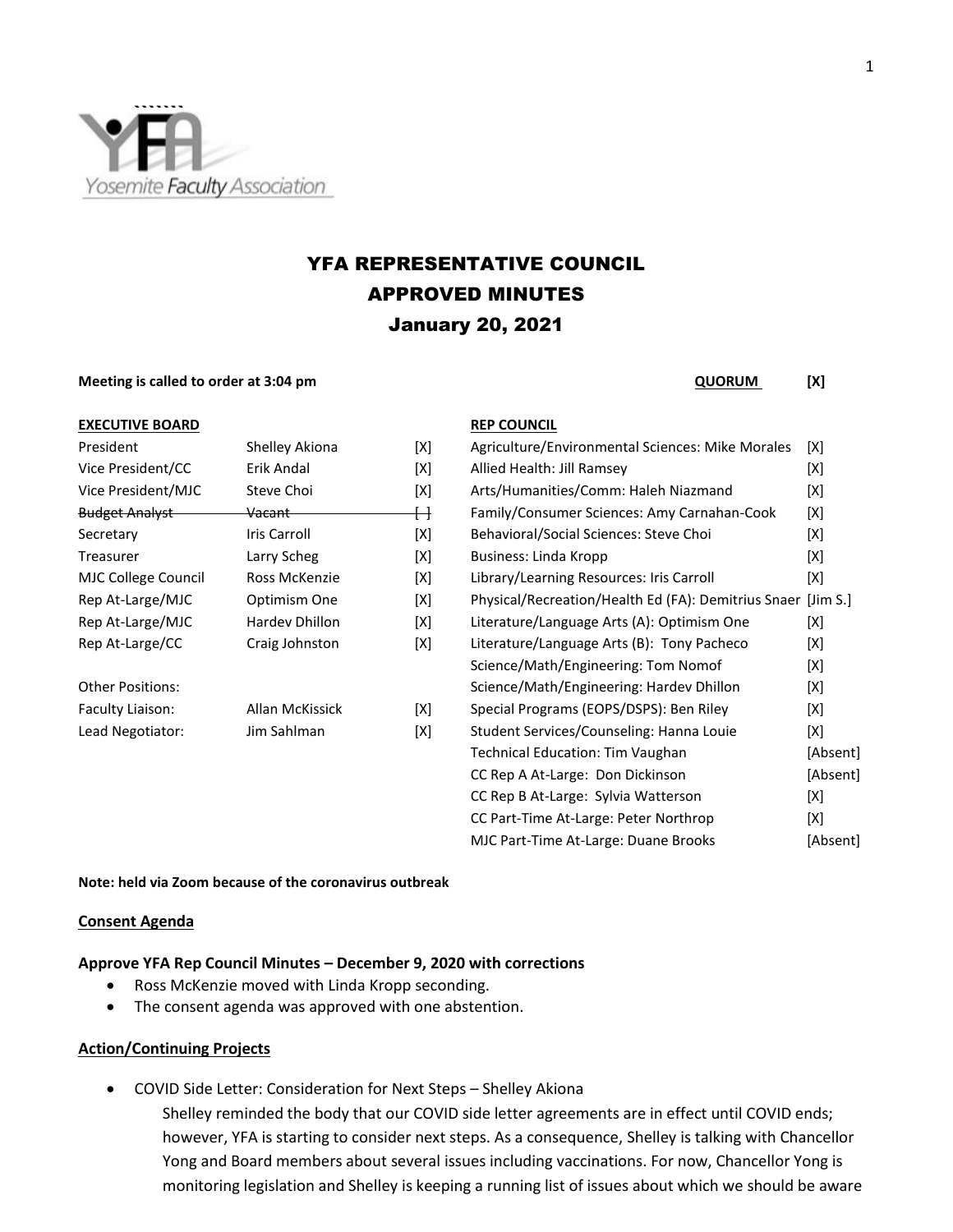including: vaccinations, ability to continue working remotely, routine testing, etc.

• Colleges' Presidential Changes – Shelley Akiona

Shelley announced that President B. from Columbia will be the acting President at MJC and that it appears that the District will begin its search for a new MJC president. Representatives spoke highly of Dr. B.

• Budget Update – Shelley Akiona

Shelley announced that a recent enrollment update given at College Council shows that we're about 17% down in enrollment districtwide. This seems to be the trend statewide and nationally (14%). Luckily, the District reports that our reserves and fund balance are substantial enough that we could manage the storm for three years.

Shelley asked Chancellor Yong about the 2.49% raise for August based on our funding formula, and he doesn't foresee any problems with that moving ahead.

In addition, there is substantially more federal CARES money coming, and Chancellor Yong advised the two VPIs to let some low-enrolled classes go so we can continue to serve students.

Ross alerted us to the fact that the official enrollment update given at College Council shows a productivity target to which faculty never agreed.

A discussion ensued about part-time faculty situations in light of our low enrollment and drop in the number of sections.

Larry Scheg reminded us that if you're under load you have until spring 2022 to make it up. In addition, he reminded us that any banked time will get paid out at the rate at which you earned it when you separate from the district. However, if you use the banked leave to make load, it gets paid out at the current rate.

Steve Choi gave the group an update on AB 897, which would allow part-time faculty to work up to 80+% of a full-time load. The bill has expired and will be reintroduced in 2021. So, it'll be another two years before it makes it to the governor's office.

• Request to Consider Re-Establishing Political Action Committee (PAC) – Shelley Akiona One YFA member has asked the YFA to consider recreating the Political Action Committee. A lengthy discussion ensued. Larry Scheg reminded the group of the financial and legal problems the PAC caused YFA in the past. Linda Kropp reiterated his points by telling us that running the PAC was super cumbersome (in terms of legalities and finances) and that we couldn't get someone to run it.

Tom Nomof stated that our strike experience taught us that it is important to be able to get funding for Board candidates. It is a powerful option that YFA has. Historically, so much of the reason why we didn't have much influence was because of the Board composition.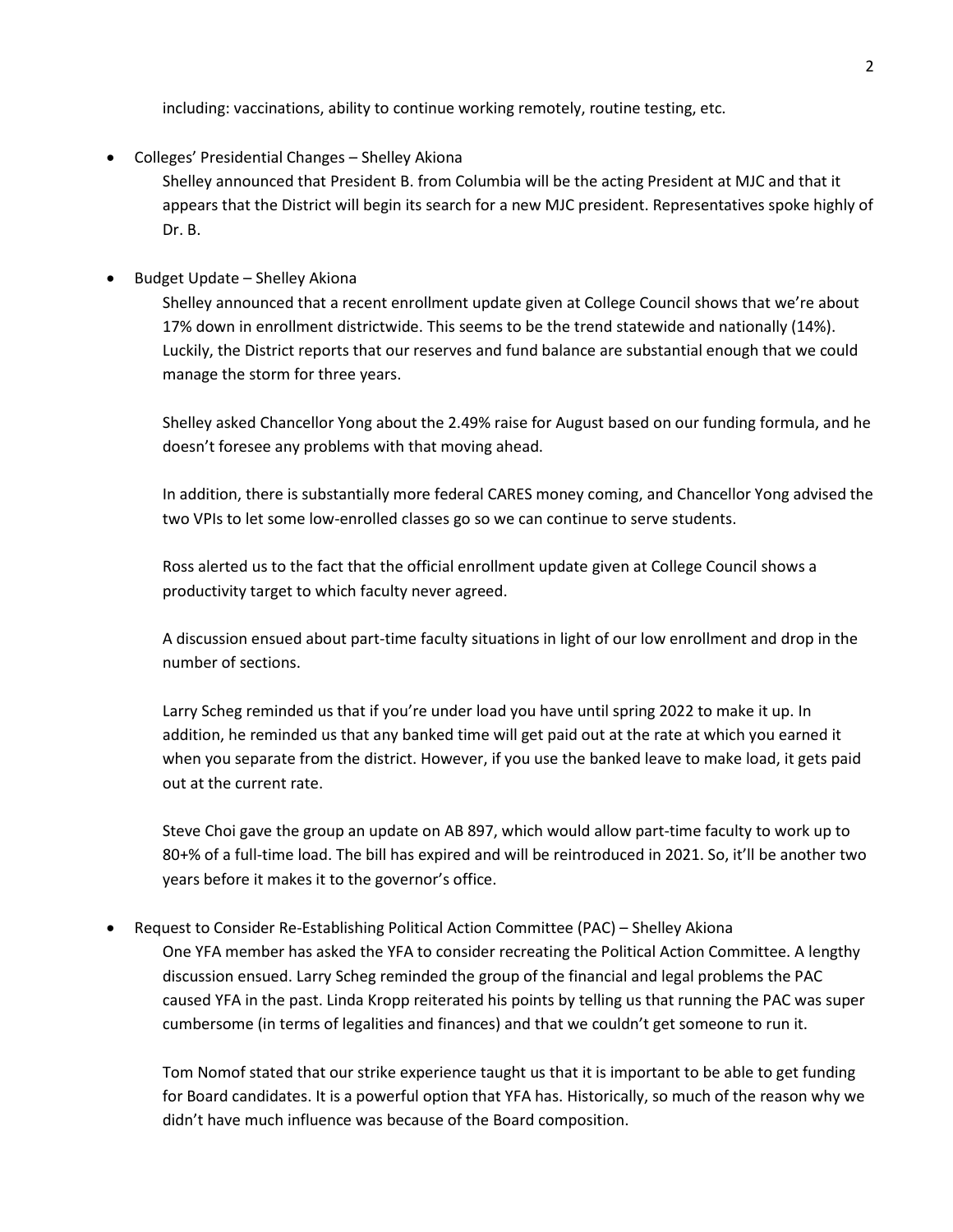Shelley agreed and added that if we decide to endorse we can do so within our bylaws. Therefore, we agree to look at the Bylaws endorsement revisions and not form a PAC.

• [MJC Mission, Vision & Values Statements](https://drive.google.com/file/d/1k5SQA6vi6e91Ts8ds4d9YEKpV8bXSUj7/view?usp=sharing) – Ross McKenzie / Shelley Akiona

Ross reported that movement on the statements are stalled, especially given the fact that former President Houpis was the big driving force.

Shelley and Ross were able to convince College Council that we shouldn't accept a short mission statement without a values statement. The statement has gone to Senate and they'll review it before it goes back to MJC CC.

The body gave Shelley thumbs up for she and Ross to continue to advocate for more meaningful statements.

# • [MJC Decision Making Principles](https://drive.google.com/file/d/1oPITIfoVtJmZVurKsDnq4YQCWsPzlywE/view?usp=sharing) – Shelley Akiona

Former President Houpis introduced these principles in College Council. Even though these principles were agreed to be used in College Council only as a framework for decision making within that body, the principles statement made its way to the President's page on the MJC website and has cropped up in other committees. Therefore, Shelley has flagged the process. In fact, when she brought this up, Dr. B. agreed that this statement never went through the shared governance process.

# • Spring Nominations / Elections – Shelley Akiona

We discussed the timeline for the upcoming election. It was recommended that we hold a Zoom forum for the presidential nominees and that Allan McKissick serve as the moderator.

Iris Carroll made a motion that was seconded by Ben Riley. The motion passed and YFA will plan a Candidates' Forum.

## **Announcements, Updates, Reports, and Other Business**

● Part-Time Membership Drive Update -- Iris Carroll

Iris Carroll reported that on the January dues list we had 26 part-time members and we just added four more today. Geri Wend sent out the membership postcard to part-time faculty last week. In addition, we are planning a Q & A for part-time faculty to occur after February 1.

Iris will send out a recruitment email to all part-time faculty with links to the membership video and the YFA website. Iris also announced that she is starting to plan a part-time webpage for the YFA website, working with Pete Northrop and Duane Brooks, our part-time representatives.

Pete announced that he thinks two more members will be coming from Columbia, and Shelley thanked Pete for doing a great job.

● College Council Updates – Ross McKenzie / Craig Johnston

Ross had nothing else to report other than the what was included in the discussion above. He did add that Dr. B. has done a good job of jumping in.

Craig Johnston reported that at the Columbia College Council, Dr. B. talked about his dual role, COVID protocols, and about cell phone service.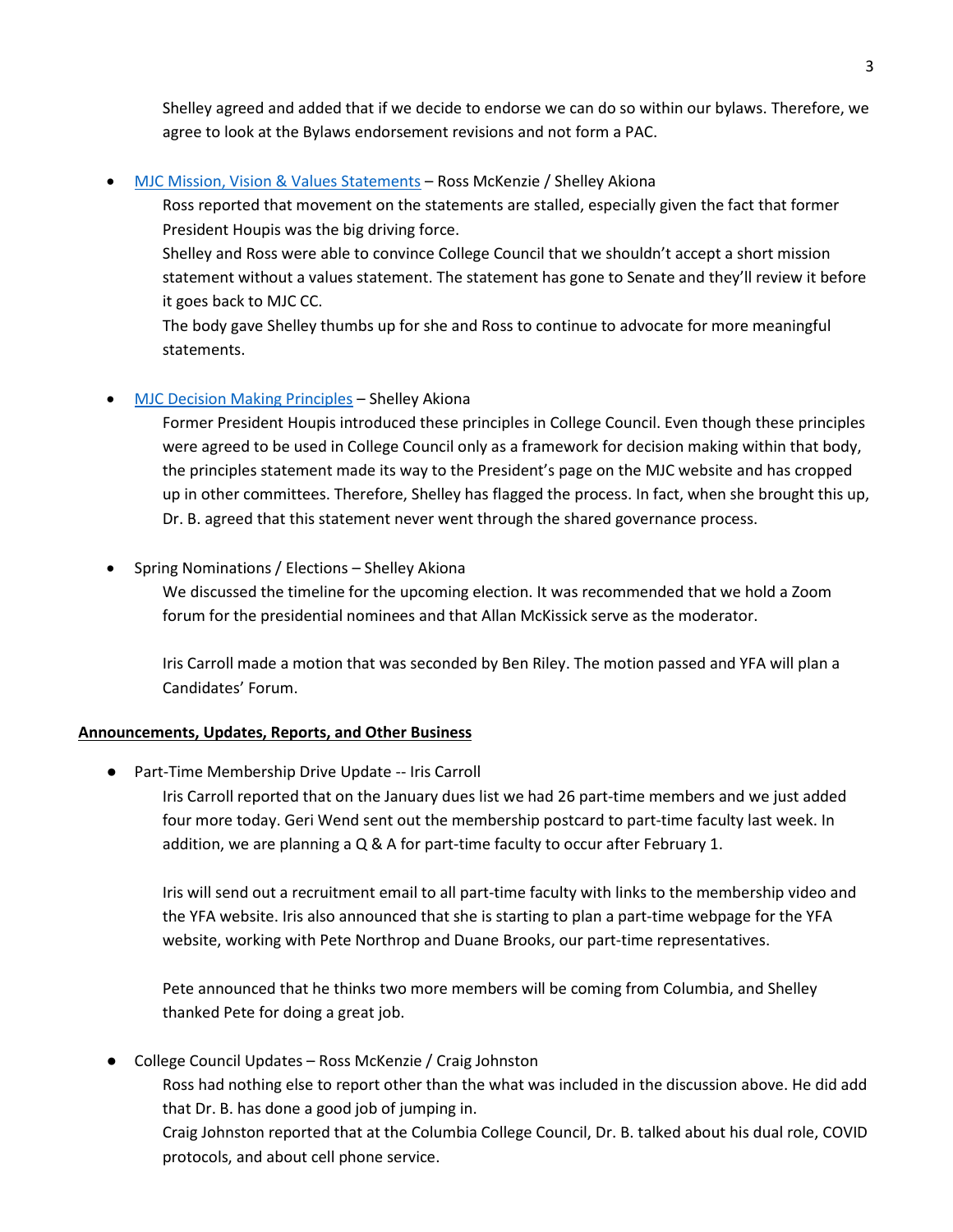● Vice Presidents' Updates – Steve Choi / Erik Andal

Erik Andal reported that they are talking about scheduling Zoom YFA meetings at Columbia. They haven't continued to hold YFA and Senate meetings together as they have done historically.

Steve Choi reported that we currently have many RFIs going out to the district and have many issues brewing. He told us to let him know if we hear anything in our divisions about processes not being followed. He reported that he is working on some grievances, and that the issues tend to be about process. Shelley interjected that there are some problems with part-time hiring process in more than one area.

Allan thanked Steve and Shelley for working on these issues.

Negotiations Update – Jim Sahlman / Negotiations Team Members Jim reported that we've had one session already (1/15) and that the tone of negotiations is good.

He continued by telling us that even though the goal of this year's round is to clean up contract language in each of the articles, that's not going to happen. Instead, we'll need to pick and choose what we get to.

Currently, the team is working on part-time re-employment preferences. Jim informed us that what we have in the contract now is basic language from the law in addition to the point system that we created. Our focus now is to devise a method that works for part-timers and retired faculty who may want to come back and teach. We're looking at some other methods for doing this that have already been adopted by some NorCal and SoCal districts. We've tried to be data oriented; therefore, we've requested data from District regarding the point system. Jim thinks we'll probably finalize this issue.

We've also talked a lot about compensation for part-time office hours. Jim is very confident we'll get this issue finalized during this round of negotiations.

Another area of discussion that we're beginning is the class capacity tie breaker. He reminded the body that we have to decide on class capacity before a class can move to the Curriculum Committee. We have a few options that we're looking into.

Jim wants the team to get to the issue of stipends and reassign time for which there are several issues that need attention. For example, faculty are getting stipends without YFA knowledge or input, which is clearly an issue of compensation. YFA needs to make sure everyone is getting fairly compensated for all the work they do. Also, faculty are getting assignments without YFA knowing about it. This practice sends a mixed message: District says we need to scale back reassign time and yet administration creates these reassign positions. This practice can send a message of favoritism. We need ensure that the system works fairly and consistently districtwide.

Jim concludes by saying that he thinks we're in good shape and having productive discussions.